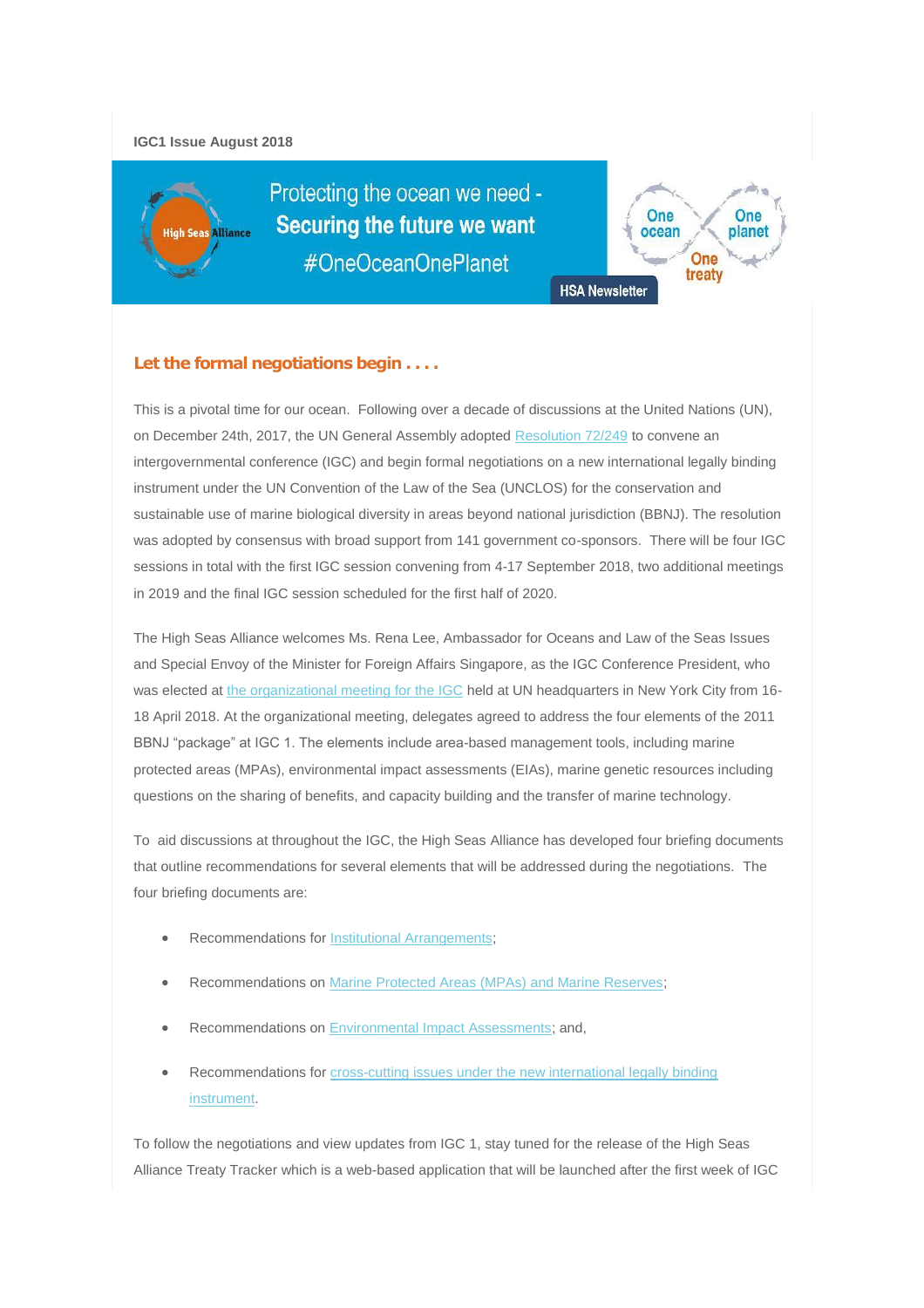negotiations, and will allow allow you to find summaries of the statements made by stakeholders at the IGC meetings on key issues, as well as provide our daily summaries and expert's perspectives on progress throughout the IGC meetings.

Lastly, the High Seas Alliance will be co-hosting a side event at IGC 1 with the Seychelles, IDDRI and Global Fishing Watch entitled *The Role of Technology and Monitoring, Control and Surveillance (MCS) in Marine Conservation and Management*. This side event will provide an opportunity to hear about existing and possible future technological tools for MCS in the high seas, as well as how a new international agreement could contribute to the implementation of technological tools and development of an effective global MSC framework for the high seas. The side event will take place at the UN on Tuesday, September 11 in Conference Room 7 and we hope you can join us.

As we embark on formal negotiations for a new treaty, we have the opportunity to bring real protection to two-thirds of the ocean. This is a once in a generation opportunity to turn the tide, not just for the ocean but for the planet, and High Seas Alliance members are looking forward to having fruitful discussions with delegates at IGC 1.

One Ocean, One Planet, One Treaty

Visit us online here at [highseasalliance.org](http://www.highseasalliance.org/)



### Welcome to our newest High Seas Alliance Members

We would like to officially welcome the International Fund for Animal Welfare, Conservation International, Earth Law Centre, Global Fishing Watch and the Turkish Marine Research Foundation as the newest members of the High Seas Alliance (HSA). The HSA is comprised of over 40 non-governmental partner organizations and the IUCN who are actively working together to strengthen ocean governance, and promote robust protection for marine life in the high seas.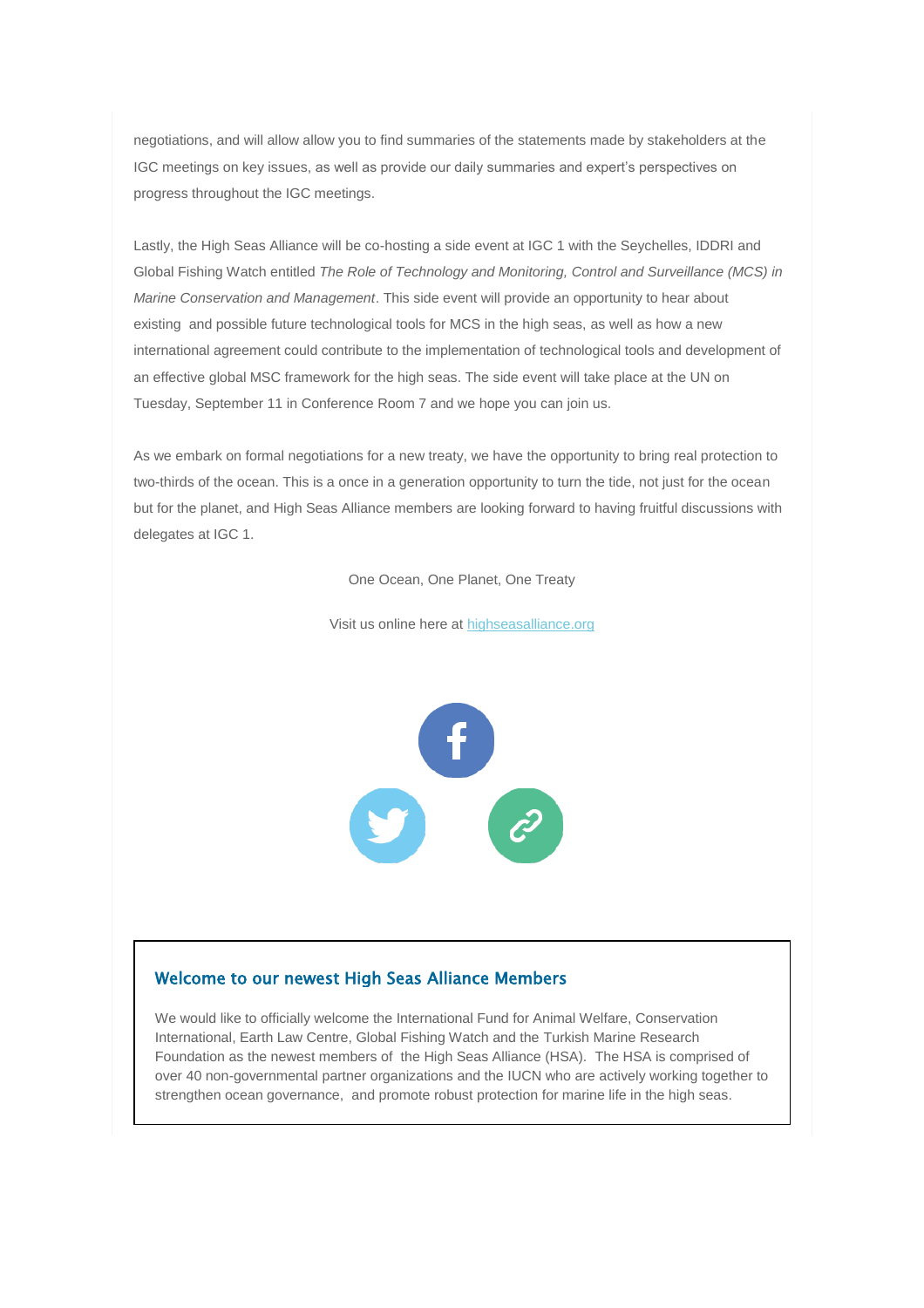

## BBNJ Discussion in the South American Region

In recognition that well-informed participation in the upcoming BBNJ intergovernmental conference (IGC) will be critical for the advancement of the negotiations, States and regional groups have been dedicating time and resources in preparing their national positions and participating in various forums to share expertise and address common interests.

Recently, on August 8-9, Foreign Affairs Chile, the Pew Charitable Trusts and MarViva Foundation organized the workshop "*Towards the Negotiation of a New Instrument for the Conservation and Sustainable Use of Marine Biodiversity in Areas Beyond National Jurisdiction.*" [Read more.](http://highseasalliance.org/content/bbnj-discussions-south-american-region)



Marine Conservation Institute tracks VMEs and other high seas protection measures

[Marine Conservation Institute \(MCI\)](https://marine-conservation.org/) continues its support of a strong UN treaty that will create lasting protections for high seas biodiversity, through its research, mapping and communications. By using its expertise in Geographic Information Systems and mapping, MCI's scientists identify the locations of indicator species, mainly cold-water corals and sponges, that can be used to establish protections for [Vulnerable Marine Ecosystems](https://marine-conservation.org/what-we-do/program-areas/high-seas/) (VMEs) and protect the high seas. [Read more.](http://highseasalliance.org/content/marine-conservation-institute-tracks-vmes-and-other-high-seas-protection-measures)



### The political challenges of describing EBSAs

The technical and scientific subsidiary body of the Convention on Biological Diversity (CBD) or otherwise known as [SBSTTA,](https://www.cbd.int/sbstta/) met in July, in Canada, to discuss a pathway to review existing and describe new marine areas of ecological and biological significance and to recommend on ways to improve scientific credibility and transparency of the process.

Since formally setting a process to map areas of significant marine ecological and biological values [\(known as EBSAs -](https://www.cbd.int/ebsa/) Ecologically [and Biologically Significant Areas\)](https://www.cbd.int/ebsa/), in 2008, the CBD as described 319 areas across the globe to date. Originally intended for the description of EBSAs in the high seas, some countries opted to extend the exercise to jurisdictional waters[.Read more.](http://highseasalliance.org/content/political-challenges-describing-ebsas)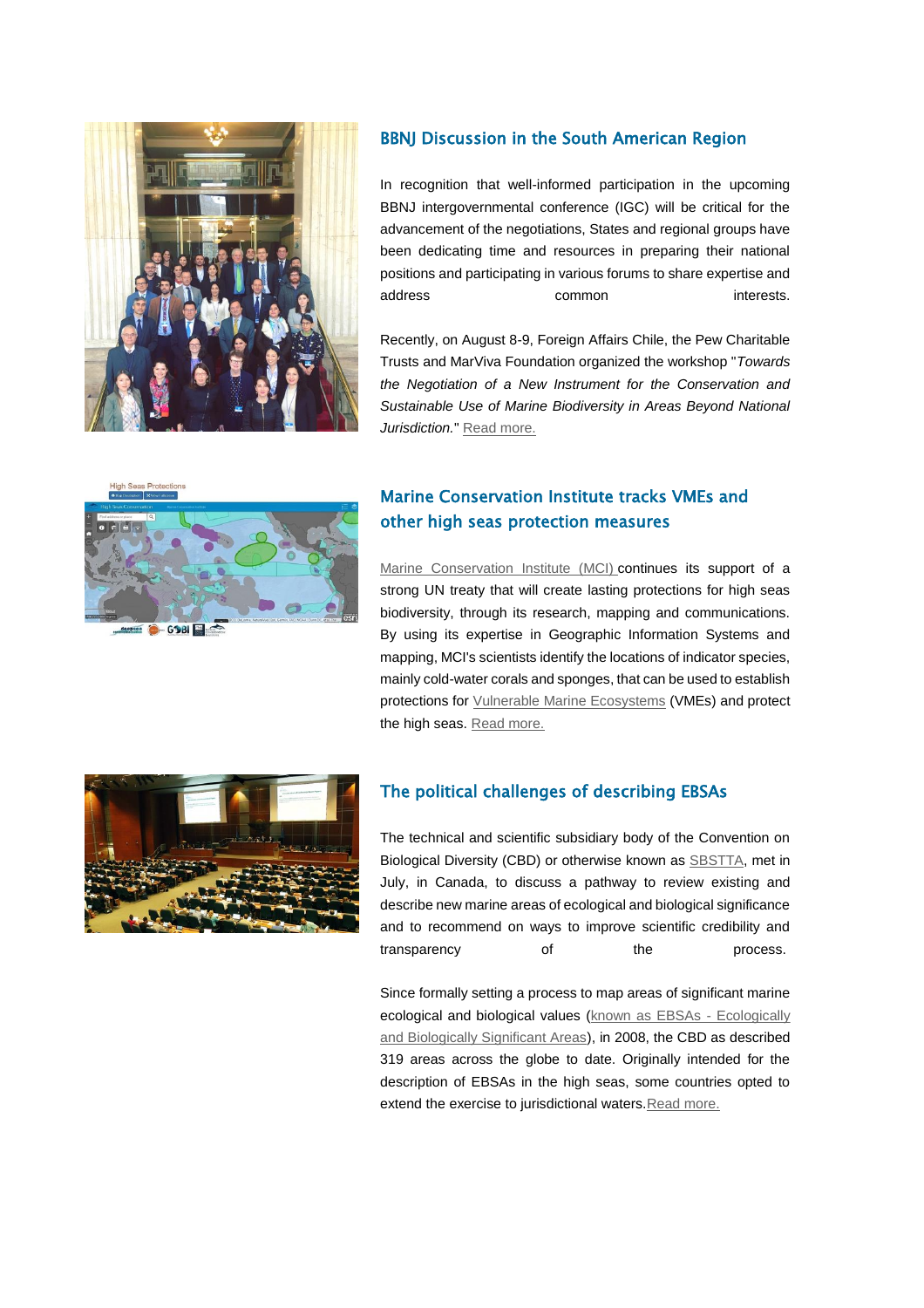

## Summary from 24th Session of the International Seabed Authority

In The 24th Session on the International Seabed Authority (ISA) took place from 5-9 March (the Council), and 16-26 July 2018 (Council and Assembly) in Kingston, Jamaica. The main topics for the Council (the 36 members elected by the Assembly representing different interest groups), plus observers were the draft regulations on deep seabed mining, models for financial payment system, issues of non-compliance of contractors, and possible operationalization of the Enterprise. The Assembly, the body representing all UNCLOS States Parties, considered a strategic plan for 2019-2023, the Secretary General's Annual report, and the proposed budget. [Read more.](http://highseasalliance.org/content/summary-24th-session-international-seabed-authority-isa)

## **Upcoming Meetings and Events**

| 2018                              |                                                                                                            |
|-----------------------------------|------------------------------------------------------------------------------------------------------------|
| 4-17 September                    | Intergovernmental Conference 1, UNHQ NYC                                                                   |
| 19-21 September                   | G7/G8 Environment Ministers Meeting, Halifax                                                               |
| 29-30 October                     | Our Ocean Conference, Bali Indonesia                                                                       |
| 17-29 November<br>to the<br>Egypt | Fourteenth meeting of the Conference of the Parties<br>Convention on Biological Diversity, Sharm El-Sheikh |

# **Recent Reports and Studies**

[Deep Seabed Mining: a rising environmental challenge, IUCN, 2018](http://advances.sciencemag.org/content/4/8/eaat8351)

[High seas fisheries play a negligible role in addressing global food security, Science Advances, 2018](http://advances.sciencemag.org/content/4/8/eaat8351)

[Marine Spatial Planning in Areas Beyond National Jurisdiction, IDDRI, June 2018](https://www.iddri.org/index.php/en/publications-and-events/issue-brief/marine-spatial-planning-areas-beyond-national-jurisdiction)